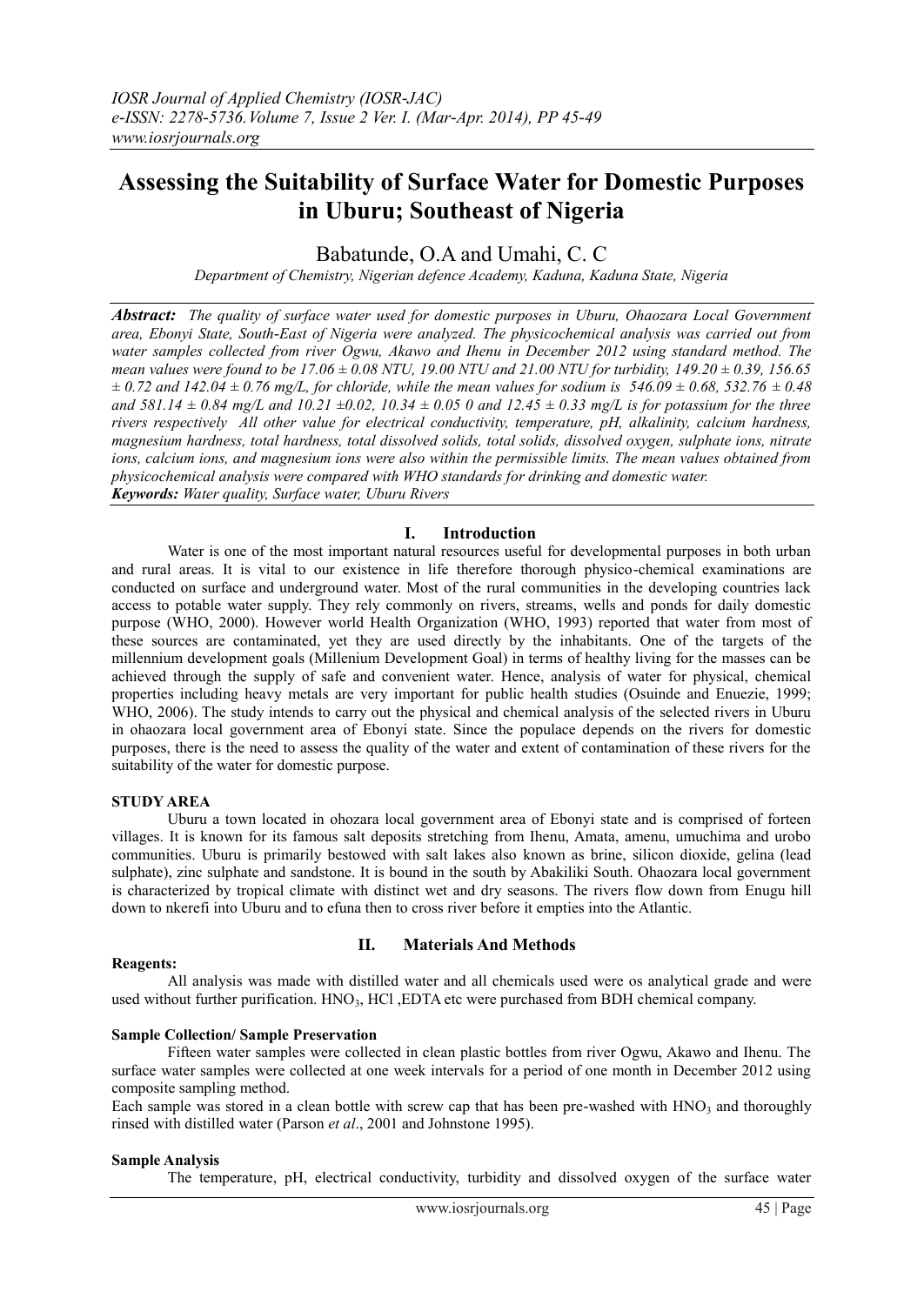samples were determined in situ with a portable thermometer, pH meter (H1991301) and conductivity meter (H1991301), turbidity meter, DO meter respectively. While others such as total dissolve solids (TDS), Salinity, total solids, alkalinity, BOD, total hardness, sulphate, chloride, nitrate, calcium, magnesium, potassium and sodium were analyzed using APHA, 2012.

#### **Digestion of water samples for metal ion determination**

The water sample was digested using nitric acid.  $100 \text{ cm}^3$  of the water samples was transferred into a beaker and 5 cm<sup>3</sup> of concentrated  $HNO<sub>3</sub>$  was added. The content was heated to evaporation with the content to about 20 cm<sup>3</sup>. This was allowed to cool and another 5 cm<sup>3</sup> concentrated  $HNO<sub>3</sub>$  was added and this was covered with watch glass and placed on a hot plate. Small portions of HNO3 were added continuously to the solution until the solution appears to be light coloured and clear. The sample was then filtered and the volume was adjusted to 100 cm<sup>3</sup> with distilled water (APHA, 1995). The concentration of potassium (K), sodium (Na), and calcium (Ca), magnesium (Mg) were determined using atomic absorption spectrophotometer AAS (VGB Buck Scientific model 210).The essence of the digestion before the analysis was to reduce organic matter interference and convert metal to a form that can be analyzed by AAS.

| <b>PARAMETERS</b>              | <b>UNITS</b> | WHO         | Min    | Max    | Mean   | Standard       |
|--------------------------------|--------------|-------------|--------|--------|--------|----------------|
|                                |              |             |        |        |        | deviation      |
| Temperature                    | °C           | 35.00       | 23.60  | 27.80  | 25.68  | 1.65           |
| Turbidity                      | <b>NTU</b>   | 5.0         | 17.00  | 17.20  | 17.06  | 0.08           |
| pH                             |              | $6.5 - 8.5$ | 6.69   | 6.91   | 6.78   | 0.09           |
| <b>Electrical Conductivity</b> | uS/cm        | 500.00      | 410.00 | 416.00 | 413.40 | 2.41           |
| Alkalinity                     | mg/L         | 100.0       | 26.00  | 28.73  | 27.76  | 0.97           |
| <b>Total Solids</b>            | mg/L         | 500.00      | 267.30 | 274.60 | 271.10 | 3.19           |
| <b>Total Dissolved Solids</b>  | mg/L         | 500.00      | 250.00 | 257.00 | 252.40 | 2.79           |
| <b>Total Hardness</b>          | mg/L         | 120.00      | 23.00  | 25.00  | 23.80  | 0.77           |
| Salinity                       | g/L          |             | 27.00  | 27.00  | 27.00  |                |
| Dissolved Oxygen               | mg/L         | >4          | 5.10   | 5.40   | 5.24   | 0.13           |
| <b>BOD</b>                     | mg/L         | U           | 4.96   | 5.28   | 5.10   | 2.42           |
| Calcium                        | mg/L         | 50.00       | 20.04  | 20.86  | 20.45  | 035            |
| Magnesium                      | mg/L         | 50.00       | 0.92   | 1.15   | 1.17   | 0.09           |
| Sodium                         | mg/L         | 200.00      | 545.50 | 546.30 | 546.09 | 0.68           |
| Potassium                      | mg/L         | 0.50        | 10.18  | 10.24  | 10.21  | 0.02           |
| Chlorides                      | mg/L         | 200.0       | 138.55 | 139.50 | 139.04 | 0.39           |
| Sulphates                      | mg/L         | 200.0       | 53.43  | 55.90  | 54.63  | 1.09           |
| Nitrate                        | mg/L         | 3.0         | 0.25   | 0.25   | 0.25   | $\overline{0}$ |

#### **III. Results**

The mean value and standard deviation of the physicochemical parameters determined in river ogwu

The mean value and standard deviation of the physicochemical parameters determined in river akawo

| <b>PARAMETERS</b>              | <b>UNITS</b> | <b>WHO</b>  | Min    | Max    | Mean   | Standard  |
|--------------------------------|--------------|-------------|--------|--------|--------|-----------|
|                                |              |             |        |        |        | deviation |
| Temperature                    | °C           | 35.00       | 29.50  | 31.60  | 30.82  | 0.85      |
| Turbidity                      | NTU          | 5.0         | 19.00  | 19.00  | 19.00  |           |
| pH                             |              | $6.5 - 8.5$ | 7.33   | 7.75   | 7.47   | 0.17      |
| <b>Electrical Conductivity</b> | $\mu$ S/cm   | 500.00      | 431.00 | 469.00 | 452.00 | 13.78     |
| Alkalinity                     | mg/L         | 100.0       | 29.10  | 31.20  | 30.01  | 0.73      |
| <b>Total Solids</b>            | mg/L         | 500.00      | 185.35 | 199.55 | 193.07 | 6.29      |
| <b>Total Dissolved Solids</b>  | mg/L         | 500.00      | 98.00  | 99.00  | 98.60  | 0.54      |
| <b>Total Hardness</b>          | mg/L         | 120.00      | 21.00  | 26.70  | 21.90  | 0.65      |
| Salinity                       | g/L          |             | 23.00  | 23.00  | 23.00  |           |
| Dissolved Oxygen               | mg/L         | >4          | 7.05   | 7.10   | 7.07   | 0.02      |
| <b>BOD</b>                     | mg/L         | 0           | 5.40   | 7.80   | 6.12   | 0.88      |
| Calcium                        | mg/L         | 50.00       | 22.10  | 22.70  | 22.28  | 0.24      |
| Magnesium                      | mg/L         | 50.00       | 1.61   | 1.69   | 1.66   | 0.03      |
| Sodium                         | mg/L         | 200.00      | 532.40 | 533.60 | 532.76 | 0.48      |
| Potassium                      | mg/L         | 0.50        | 10.29  | 10.40  | 10.34  | 0.05      |
| Chlorides                      | mg/L         | 200.0       | 155.98 | 157.82 | 156.65 | 0.72      |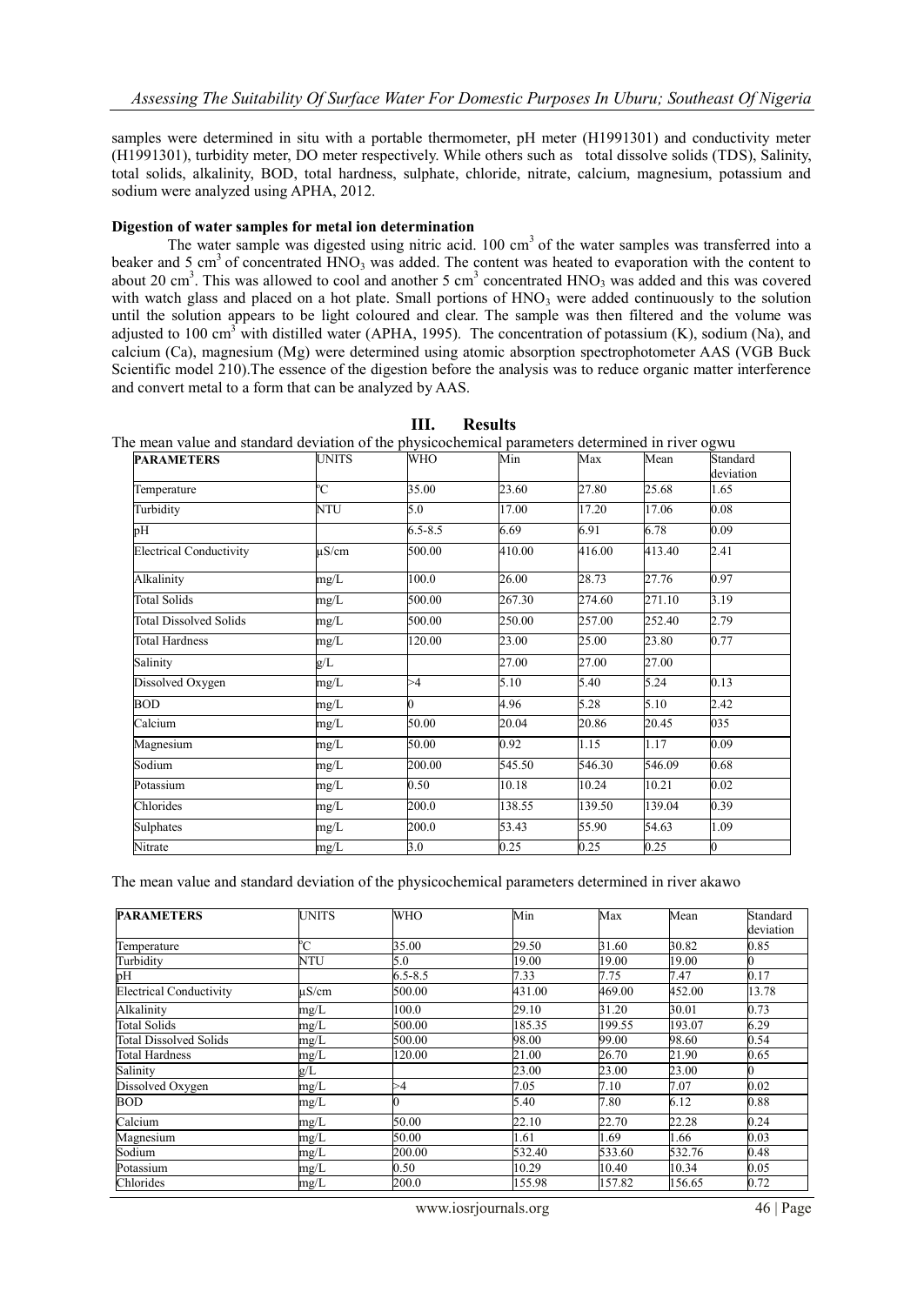| Sulphates | <b>SINGLE</b>     | 200 |   | $\mathcal{D}$<br>$\sim$<br>.U. | $-$<br>$\sim$<br>l 17 | $\sim$<br>. |
|-----------|-------------------|-----|---|--------------------------------|-----------------------|-------------|
| Nitrate   | <b>SINGLE</b><br> |     | . |                                | .                     |             |

| <b>PARAMETERS</b>              | <b>UNITS</b> | WHO, 2000   | Min    | Max    | Mean   | Standard  |
|--------------------------------|--------------|-------------|--------|--------|--------|-----------|
|                                |              |             |        |        |        | deviation |
| Temperature                    | °C           | 35.00       | 27.40  | 30.60  | 29.22  | 1.24      |
| Turbidity                      | <b>NTU</b>   | 5.00        | 21.00  | 21.00  | 21.00  |           |
| pН                             |              | $6.5 - 8.5$ | 6.93   | 7.20   | 7.01   | 0.11      |
| <b>Electrical Conductivity</b> | $\mu$ S/cm   | 500.00      | 406.00 | 417.00 | 412.60 | 4.28      |
| Alkalinity                     | mg/L         | 100.0       | 35.30  | 37.57  | 36.50  | 0.75      |
| Total Solids                   | mg/L         | 500.00      | 257.00 | 276.00 | 265.40 | 7.67      |
| Total Dissolved Solids         | mg/L         | 500.00      | 154.00 | 159.00 | 156.40 | 2.07      |
| Total Hardness                 | mg/L         | 120.00      | 41.00  | 49.00  | 47.40  | 1.50      |
| Salinity                       | g/L          |             | 33.00  | 33.00  | 33.00  | 0         |
| Dissolved Oxygen               | mg/L         | >4          | 5.10   | 5.30   | 5.17   | 0.07      |
| <b>BOD</b>                     | mg/L         |             | 6.00   | 9.00   | 7.20   | 1.47      |
| Calcium                        | mg/L         | 50.00       | 14.40  | 15.50  | 14.82  | 0.47      |
| Magnesium                      | mg/L         | 50.00       | 1.25   | 2.00   | 1.55   | 0.28      |
| Sodium                         | mg/L         | 200.00      | 580.10 | 582.00 | 581.14 | 0.84      |
| Potassium                      | mg/L         | 0.50        | 11.86  | 12.65  | 12.45  | 0.33      |
| Chlorides                      | mg/L         | 200.0       | 141.20 | 143.25 | 142.04 | 0.76      |
| Sulphates                      | mg/L         | 200.0       | 42.13  | 49.56  | 43.86  | 3.24      |
| Nitrate                        | mg/L         | 3.0         | 1.15   | 1.15   | 1.15   |           |

The mean value and standard deviation of the physicochemical parameters determined in River Ihenu

### **IV. Discussion**

Tables 1, 2 and 3, showed the quality water from river Ogwu, Akawo and Ihenu respectively. The pH value range from 6.69 - 7.16 with mean concentration of  $6.78\pm 0.09$  for River Ogwu, the value for River Akawo ranged from 6.93-7.20 with mean concentration of  $7.01\pm0.11$  for River Ihenu and 7.33-7.75 with mean concentration of 7.47± 0.17 for River Akawo. These fall within the acceptable limit of 6.5-8.5 (WHO, 2005). The pH result also agrees with the report of mendie, 2005 which indicates that large majority of surface water supplies may register a pH range between 6.9.-7-4. The water samples ranged from slightly acidic to slightly alkaline. The electrical conductivity values ranged from 410-416  $\mu$ S/cm with mean concentration of 413.40  $\pm$ 2.41 µS/cm for river Ogwu. River Akawo values ranged from 431.00-469.00 µS/cm with mean concentration of 452 µS/cm, the values recorded for River Ihenu ranged from 406.00-417.00 µS/cm with a mean concentration of  $412.60 \pm 2.28$   $\mu$ S/cm. The temperature for river Ogwu, Akawo and Ihenu were recorded in tables 1, 2 and 3 as 25.68  $\pm$  0.85 °C, 30.82  $\pm$  1.65 °C, 29.22  $\pm$  1.24 °C. High temperature is known to exert a major influence on the biological activity and growth of aquatic organism, fish, insect, zooplankton and other aquatic species decreases until finally there are a few. Also some compounds are more toxic to aquatic life, the rate of their chemical reaction increases in high temperature. An increase in temperature also exacerbates low dissolve oxygen level; it encourages the microbial breakdown of organic matter, a process that requires dissolved oxygen (USEPA, 2005). Water with higher temperature may be saturated with oxygen but still do not contain enough oxygen for aquatic life (Michaud, 1991). In water above  $30^{\circ}$  C a suppression of all benthic organisms can be expected (James *et al.,* 1979).

The salinity values recorded in tables 1,2 and 3, was 27.00  $g/L$ , 33.00  $g/L$ , 23.00  $g/L$ , for river Ogwu, river Akawo and river Ihenu respectively. High salinity has an impact on the people and industries reliant on water, It reduces crop yields, It makes the land unsuitable for agricultural purposes, it increases the hardness of water (Alan, 1994).In industry, high levels of dissolved salts can cause corrosion, scale, and poor steam quality and increase the need for chemicals for water treatment (Munns, 2002). The alkalinity of the surface water with mean concentration are 26.00-28.73 mg/L with mean concentration of  $(27.76 \pm 0.97)$  mg/L, 29.10-31.20 mg/L with mean concentration of 30.01  $\pm$  0.73 mg/L, 35.30-37.57 mg/L with mean concentration of 36.50  $\pm$  0.75 mg/L for Rivers Ogwu, Akawo and Ihenu respectively. The total solids value for the surface water sample recorded in tables 1, 2 and 3, were 267.30- 274.60 mg/L, 257.00- 276.00 mg/L and 185.35-199.55 mg/L for Rivers Ogwu, Akawo and Ihenu repectively.. High concentration of total solids in river can lower water quality and cause water balance problem for individual organism. The total hardness recorded in tables 1, 2 and 3 were 23.00-25.00 mg/L with mean concentration of  $23.80 \pm 0.77$  mg/L,  $41.00$ -49.00 mg/L with mean concentration  $47.40 \pm 1.50$  mg/L,  $21.00-26.70$  mg/L with mean concentration of  $21.90 \pm 0.65$  mg/L for Rivers Ogwu, Akawo and Ihenu respectively. The water is not hard. The TDS values were 250.0 mg/L, 154.0 mg/L and 98.0 mg/L for rivers Ogwu, Akawo and Ihenu respectively. The maximum values were 257 mg/L and 159 mg/L for rivers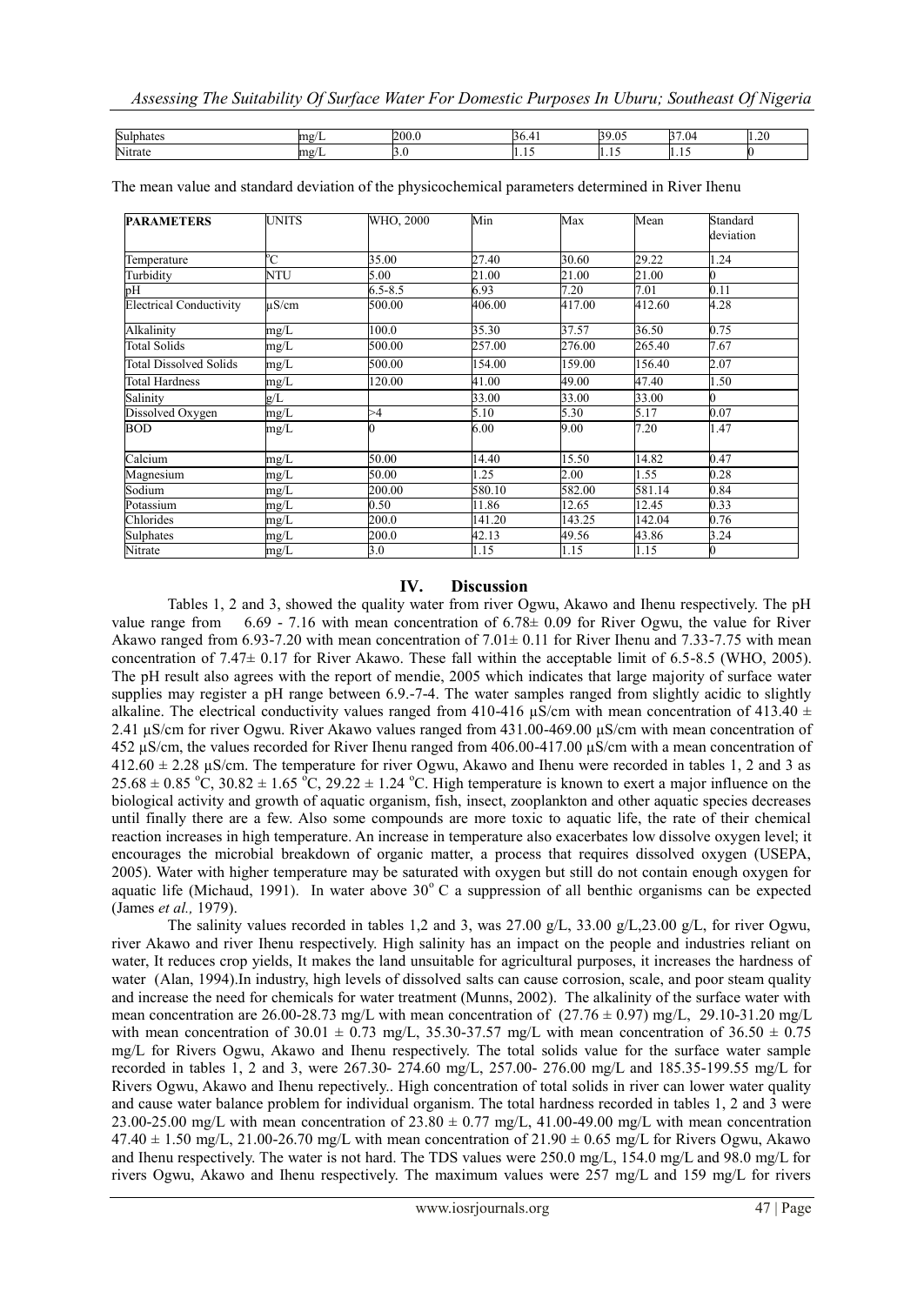Ogwu and Akawo.

Chloride values ranged from 138.55- 139.50 mg/L, 141.20- 143.25mg/L, 155.98- 157.82 mg/L for rivers Ogwu, Akawo and Ihenu respectively with mean concentration of  $139.20 \pm 0.39$  mg/L. The sulphate values ranged from 53.43- 55.90 mg/L with mean concentration of  $54.63 \pm 1.09$  mg/L,  $35.92$ - 39.05mg/L with mean concentration of  $37.004 \pm 1.20$  and  $41.63 - 49.56$  mg/l with mean concentration of  $43.86 \pm 3.24$  for rivers Ogwu, Akawo and Ihenu respectively. Nitrate values recorded were 0.25mg/L, 1.15mg/L and 1.15mg/L repsectively. These values are all below the maximum permissible limits of National Drinking Water standards and WHO standards (WHO, 2005). Enrichment of Nitrate can be attributed to human and animal sewage, intense use of fertilizers and harmattan dust during dry season (Vomocil, 1987) that are washed into water bodies by rainfall. The magnesium value recorded for the Rivers ranged between 0.92- 1.15mg/L ,1.25 - 2.00 mg/L and 1.61- 1.69 mg/L respectively. Their mean values were recorded as  $1.002 \pm 0.009$  mg/L,  $1.66 \pm 0.03$ mg/L and  $1.55 \pm 0.28$  mg/L respectively. These values are below the permissible limits of WHO guidelines for magnesium content in water but side effects are unlikely because negative human and animal health effects are not expected, The calcium ion value for the three rivers ranged from 20.04- 20.86 mg/L, 14.40- 15.50 mg/L, 22.10- 22.70 mg/L respectively.

The turbidity of the water samples recorded in tables 1, 2 and 3, shows 17.0-17.20 NTU, 21.00 NTU, 19.00 NTU for rivers Ogwu, Akawo and Ihenu respectively. The increase in turbidity in the three rivers is possibly due to effects of runoff water which carries with it several compounds (bacteria, suspended solids, hydrocarbon and heavy metals). These compounds can impede the rays of light entering the river. This effect can influence the dissolved oxygen level in water bodies because suspended particles absorb light and increase the temperature of water and this reduces the oxygen level of the water. The more, turbid water, is the greater the chances of water borne disease. This is because contaminants like bacteria viruses can become attached to these suspended particles and are protected by these solid from disinfection by chlorination or Ultra-violet sterilization (USEPA, 2005). The values of potassium recorded with their mean concentration were, 10.18- 10.24mg/L, (10.21 ± 0.02) mg/L, 10.29- 10.40 mg/L,(10.34 ± 0.05) mg/L, 11.86 - 12.59 mg/L, (12.45 ± 0.33) mg/L for rivers Ogwu, Akawo and Ihenu repsectively. Potassium intoxication by ingestion is rare because potassium is rapidly excreted in the absence of pre- existing kidney damage and large single doses usually induce vomiting as reported by Gosselin *et al*, 1984. The sodium concentration for the three rivers with their mean concentration were 545.50- 546.30 mg/L with 546.09  $\pm$  0.68. 581.10- 582.0 mg/L with 581.14  $\pm$  0.84 mg/L and 532.40- 533.60 mg/L with 532.76  $\pm$  0.48 mg/L respectively. All the values recorded are above the permissible limits of WHO (WHO, 2005) for the three rivers. It shows that the three rivers are contaminated with turbidity, potassium and sodium. High exposure to potassium could result in health effects in people with kidney disease, heart disease, coronary artery disease, hypertension, diabetes. Sodium is to be expected where there has been increase in road salt (Jackson and Jobbagy, 2005). An increase in sodium in surface water above natural level may indicate pollution or salt intrusion in the case of Uburu town. It could also be as a result of salt deposits in Uburu. It may indicate the presence of pathogens or other contaminants present in the surface water which may cause adverse health effects. Excess sodium intake causes heart failure, kidney stone, oedema, stroke, gastric ulcer and osteoporosis. Low sodium can lead to electrolyte imbalance, which can cause severe or fatal neurological problems (Jensen, 1997).

#### **V. Conclusion**

The study has examined the physical and chemical analysis of River Ogwu, Akawo and Ihenu in Ohozara local Government area of Ebonyi state. The results obtained showed that the turbidity of the three rivers were above WHO limits. Sodium and potassium ions were very high and were above the WHO critical limits. The high sodium value can be attributed to the presence of salt deposits in Uburu and can be a major reason why the river is salty. Excess sodium intake can result to heart failure, kidney stone, oedema and stroke. Some of these cases are seen in individuals living in Uburu community. Suitable measures have to be taken to minimize the load of salts in the soil, so that fertility could be maintained and better yield may be obtained. All other parameters fall within the WHO permissible limits for drinking and domestic water quality. From the result, it is concluded that the rivers are fairly polluted

#### **Reference**

- [1]. Alan, D. (1994). Soil salinity and salt tolerance of horticultural and landscape plant.
- [2]. APHA (1995). Standard Methods for the Examination of Water and Wastewater nineteenth edition, American Public Health Association. Washington D.C
- [3]. APHA (2012). Standard Methods for the Examination of Water and Wastewater twenty second edition, American Public Health Association. Washington D.C
- [4]. Blaurock, B (1996). Minerals and Trace Element Analysis (2<sup>nd</sup> Edition). Pp. 1150-2050.
- [5]. Dada, O.O., Okuofu, C.A., and Obele, E. (1990a). Fecal pollution of well water in Zaria City, Nigeria, *Savannah* 10: 1-5.
- [6]. Dada, O.O., Okuofu, C.A. and Yusuf, Z. (1990b). The relationship between residual chlorine and bacteriological quality of tap water in the water distribution system of Zaria Nigeria. *Savannah* 10 (2): 95 -101.